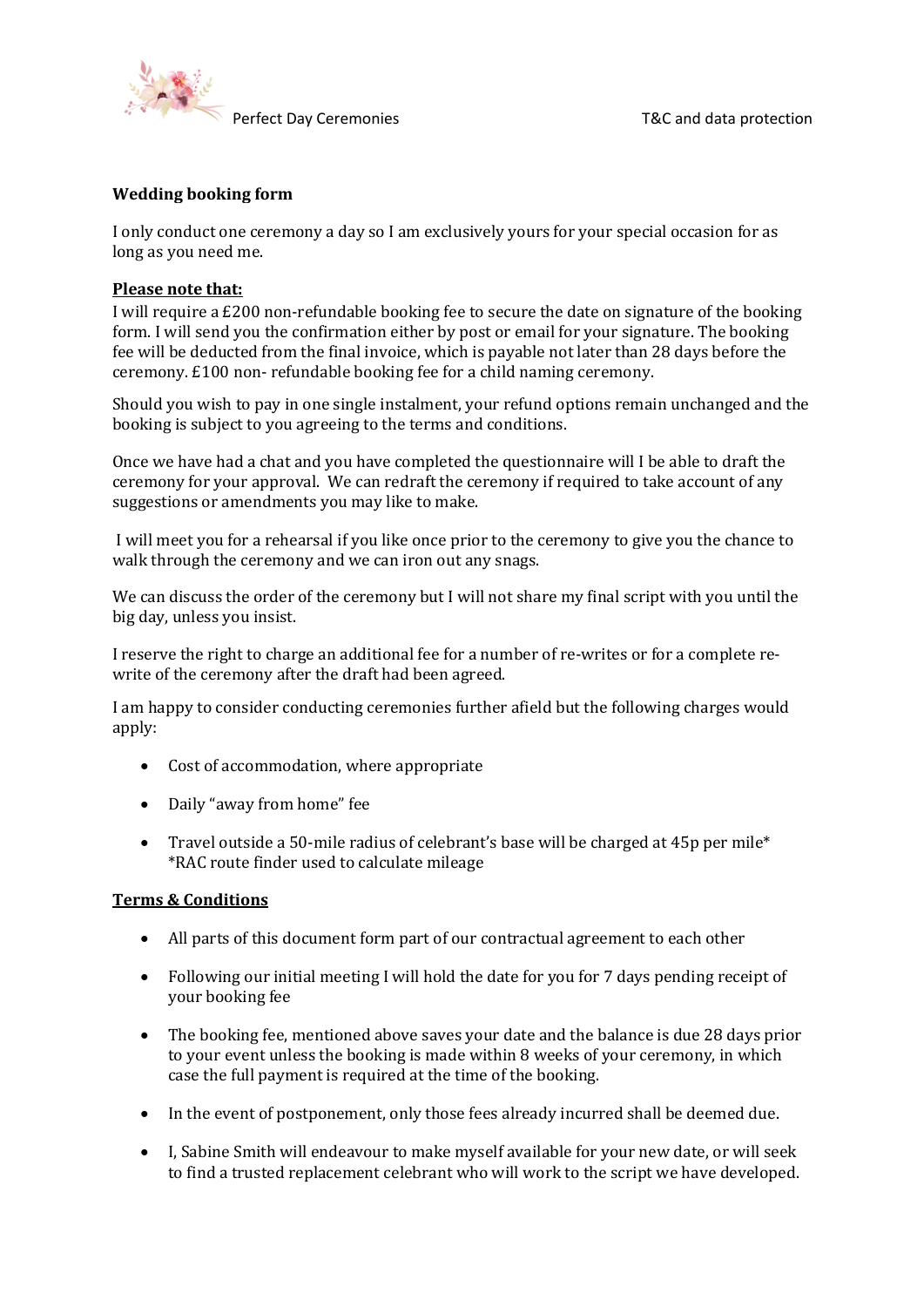

• Booking fees and draft script fees will remain valid for up to 1 year from the original ceremony date, after which they will be retained by me, Sabine Smith and fortified.

If you choose to cancel after the statutory 14 days, fees will fall due as follows:

- Booking fee non-refundable
- Balance of payment fully refundable up to 28 days prior to your ceremony. Nonrefundable fewer than 28 days before your ceremony

#### **Legal status**

- This ceremony will not be legally recognised in England and Wales
- To formalise the legal requirements, you must attend a Register office
- All correspondence, documentation including draft and final scripts remain copyright of Sabine Smith and must be shared only with expressed written consent.

#### **Unavailability**

If on the day of the event I am not able to attend, for whatever reason, to provide the service you have paid for, will I use my best endeavours to find a substitute celebrant to provide the service in my place. Only if no substitute celebrant can be found will you be entitled to a full refund of the balance of payment.

#### **How I hold and use your data**

The personal information that you provide (names/address/tel numbers/email addresses etc) is held on my laptop which is password protected, until the end of the year after your particular ceremony. For example, if you were to book me for a wedding. I will hold your data until the end of the calendar year at which time it will be deleted form my computer and my cloud storage. If you want me to delete your data sooner, just let me know and I will comply.

I will retain a printed copy of my client details together with your booking form for HMRC purposes only. All other printed information is shredded and disposed of. The only computer records I will keep beyond the end of the year of your ceremony is the script that I have produced. I do not pass your details on to any third parties without your expressed permission.

By signing this contract, you are agreeing to my storage methods.

If you do not want your details stored electronically by me please advise me at the time of signing.